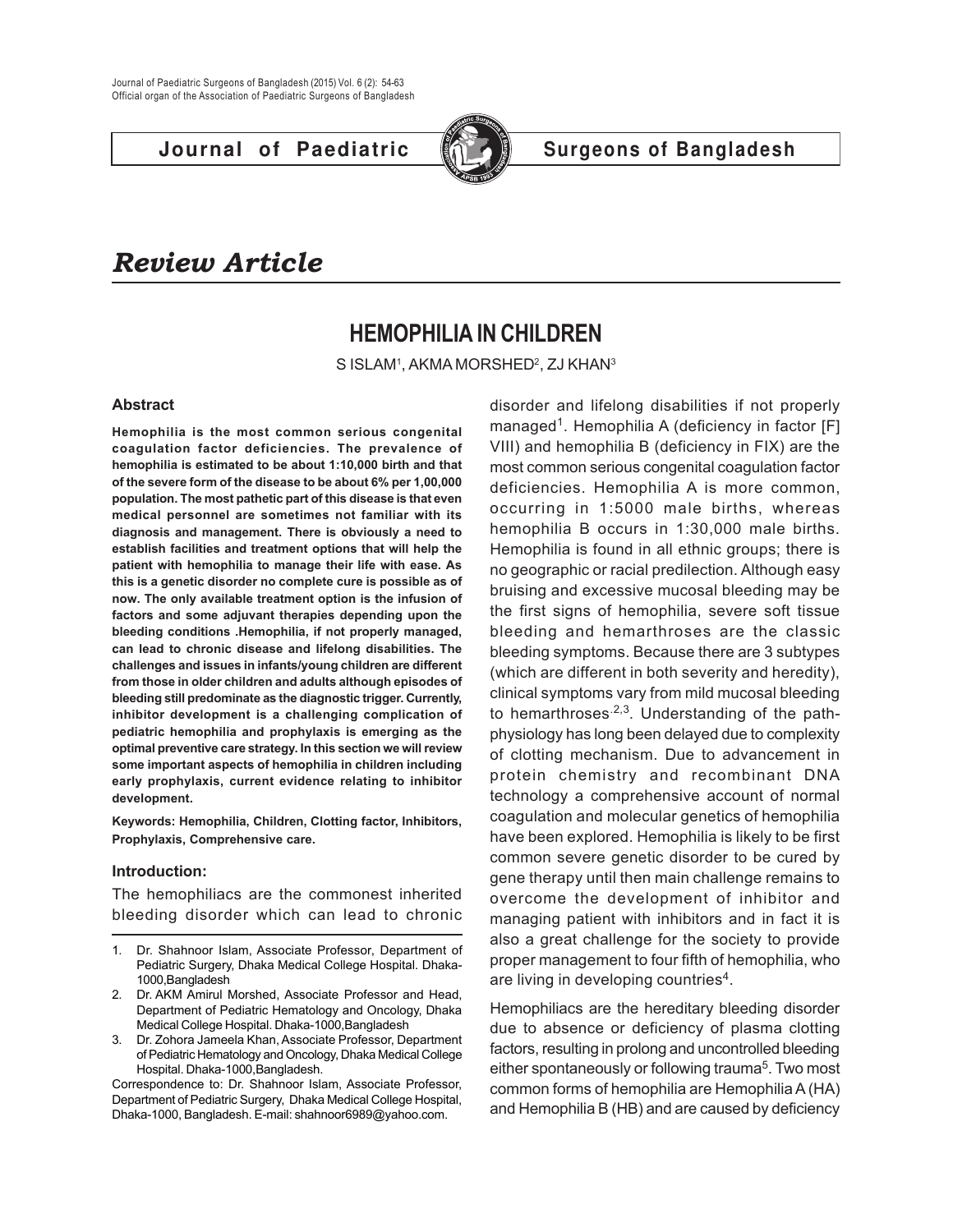of factors VIII and IX respectively. HA accounts for 80-85% of cases and HB in 15-20% of cases  $5, 6$ . Both types are inherited as X linked recessive pattern characterized by prolonged bleeding and hemorrhages typically in joints and soft tissues<sup>7</sup>. An uncommon type, Hemophilia C is an autosomal recessive defect that results in deficiency of factors XI.

# **Epidemiology:**

Hemophilia is prevalent worldwide and occurs in all racial and socioeconomic groups<sup>7</sup>. The incidence of HA and HB is about 15-20 per 100 000 male born worldwide. HA is also known as 'Classical hemophilia 'and occurs 1 in 10,000 male births <sup>6</sup>. HB also known as 'Christmas disease' occurs in about 1 in 25,000 male births. According to the Report of the annual global survey 2014, by World federation of Hemophilia (WFH) with a participating 106 countries, total number of hemophiliac is 178500 of which 143523 is HA and 24,038 is HB9. Number of HA and HB patients with clinically identified inhibitors was 5013 & 363<sup>4</sup>. However, these figures are an underestimate than actual ones. Because as per estimation of WFH, with a prevalence of HA and HB of 135 per million male child (world population being 6 billion), there would have been 399,000 hemophilia worldwide. So majority of the patients remains under diagnosed and it is true that most of them are living in the developing countries<sup>8</sup>.

## **Genetics:**

HA and HB are transmitted by X linked recessive fashion. Genes for HA and HB are located on tip of the long arm of X chromosomes in band Xq28 & Xq27 respectively<sup>1</sup>. So there is 50% chance that son of a female carrier will inherit the disorder. Male with hemophilia will not transmit this disease to his son but all his daughters will be carrier.. HA can result from many genetic errors like a large variety of point mutation, gene deletion, stop codon abnormality, frame shift mutation and inversion mutation. These knowledge help in carrier identification by DNA analysis and correction of gene defect to prevent inhibitor development<sup>9</sup>.

Early studies identified genetic defect in nearly all patients who had mild to moderate hemophilia but only 50% of cases of severe hemophilia. Recent works showed that a novel "FLIP TIP" inversion at the end of X chromosome is responsible for the 50% cases of hemophilia. Here, a small gene of unknown mutation termed F8A is inserted within a non coding region of large FVIII resulting division and inactivation of FVIII gene. This mutation facilitates testing DNA for carrier identification<sup>9</sup>.

#### **Hemostasis and the role of factor VIII and IX:**

Bleeding occurs in hemophilia due to failure of secondary hemostasis. Primary hemostasis is the formation of the platelet plug that occurs normally but the stabilization of the fibrin is defective because inadequate amount of fibrin are generated. Factor VIII and IX are known to be central to the process of blood coagulation and for the adequate generation of thrombin <sup>2</sup>.



**Fig.-1:** *Cell-based model of blood coagulation. F[factor]; TF[tissue factor]*

# **Clinical manifestation:**

Hemophilia A and B are difficult to distinguish from a clinical point of view. Replacement of hemostatic concentrations of the deficient factor is the mainstay of treatment for bleeding episodes, according to the type and severity of bleeds and until complete resolution of symptoms Recurrent joint bleeds, inevitably leading to hemarthosis<sup>10.</sup>

HB is relatively milder disease so often diagnosed relatively in later life . Hemophiliacs have the heterogeneous phenotypic presentation depending upon its severity described in the table  $1<sup>11</sup>$ .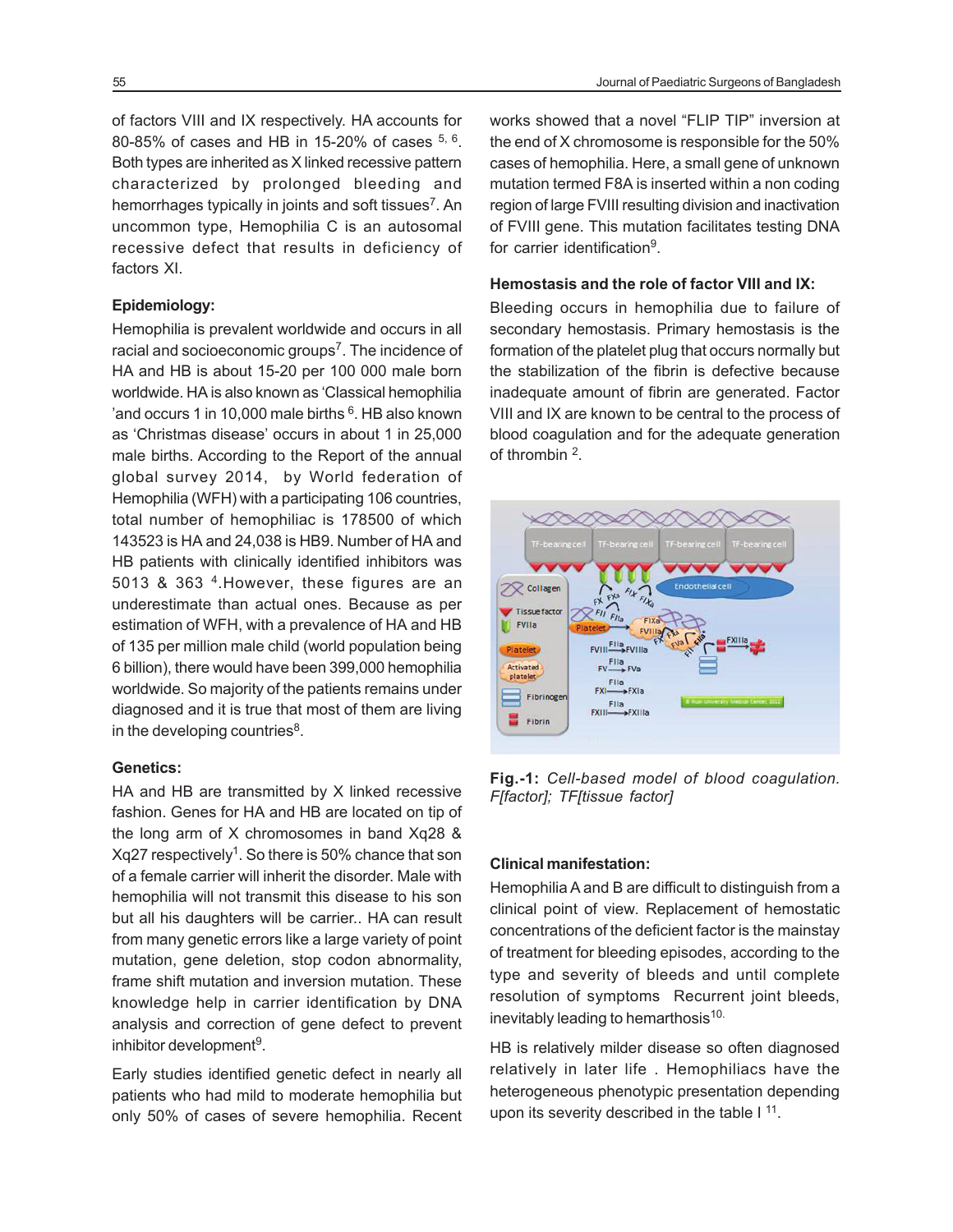| Table I                                                                             |
|-------------------------------------------------------------------------------------|
| Relationship of factor level to the severity of clinical presentation in hemophilia |

| <b>Types</b> | % of FVIII & FIX | Type of hemorrhage                                                                                    |
|--------------|------------------|-------------------------------------------------------------------------------------------------------|
| Severe       | <1               | Spontaneous; hemarthroses and deep tissue hemorrhages                                                 |
| Moderate     | $1 - 5$          | Gross bleeding following mild to moderate trauma some<br>Hemarthroses; seldom spontaneous hemorrhages |
| Mild         | $>5 - 540$       | Severe hemorrhages only following moderate to severe<br>trauma, Spontaneous bleeding is rare          |

**Table-II** *Common sites of hemorrhage in hemophilia<sup>11</sup> .*

**Hemarthrosis** Intramuscular hematoma hematuria Mucous membrane hemorrhage: **Mouth Dental** Epistaxis

#### *High risk hemorrhage*

Central nervous system Intracranial extracranial

Severe hemophilia usually present in neonatal period and early infancy, while moderate hemophilia in toddlers and mild hemophilia in late childhood or adolescent and adult often incidental or following major trauma <sup>13</sup>. Bleeding is the hallmark of hemophilia, sites and pattern of bleeding varies over life time<sup>8</sup>..

#### **Table-III**

*Sites of bleeding episodes in 278 newborn with hemophilia<sup>12</sup>*

| Sites of bleeding       | Frequency | Percentage   |
|-------------------------|-----------|--------------|
| Circumcision            | 126       | 45.49        |
| Head (ICH)              | 49(16)    | 17.69 (32.6) |
| Heal stick              | 41        | 14.8         |
| Venepuncture            | 10        | 3.6          |
| Intramuscular injection | 9         |              |
| 3.25                    |           |              |
| Soft tissue             | 7         | 2.53         |
| Oral mucosa             | 3         | 1.08         |
| Joint                   | 1         | 0.36         |
| <b>Others</b>           | 22        | 7.94         |
| Unknown                 | 9         | 3.25         |

**Children and adolescent: Hemarthrosis** is the leading bleeding symptoms in older children and adolescent. Recurrent bleedings causes pathological changes leading to 'target joint' and eventually further bleeding into the joint occur without trauma, overtime this cycle of bleeding causes erosion of joint cartilage resulting in arthritis and the crippling deformities of hemophilic arthropathy<sup>14</sup>. Radiological joint damage might appear by 6 years in subjects with no or minimal episode of hemarthrosis<sup>2</sup>. Eighty percent of bleeding occurs in knee, ankles, and elbow; however involvement of other joints is not unusual. Karim et al in their study in Bangladeshi children shows 82% children present with joint symptoms and knee joint involvement was the most common (68%) followed by ankle joint  $(44%)$  and elbow joint  $(14%)$  <sup>15</sup>. Hemarthrosis as the predominant presentation with most affected joint being knee joints were also found in Korean study <sup>15</sup> However many other studies conducted in Netherlands, France and Spain showed ankle joint as mostly affected joints. Muscular bleeding occurs in 10-25% of all bleeds in severe hemophilia and bleeding may become limb threatening, recovery and rehabilitation may be protracted <sup>16</sup>. In contrast to hemarthrosis, muscle bleeds are mostly associated with trauma <sup>25</sup>. Affected muscles become swollen, painful and stiff. There may be bruising on overlying skin if the bleeding occurs in superficial muscle. Deeper muscle bleeding causes pressure on nerves leading to numbness and tingling sensation and if not properly treated by factor replacement leads to compartmental syndrome<sup>5</sup>

Intracranial hemorrhage is the serious complication of hemophilia with a significant cause of disability and long term neurological sequelae as many as 60- 75% cases Prevalence of symptomatic ICH in all ages varies from 3-12% with a substantial proportion occurring in children.  **Hematuria:** Hematuria usually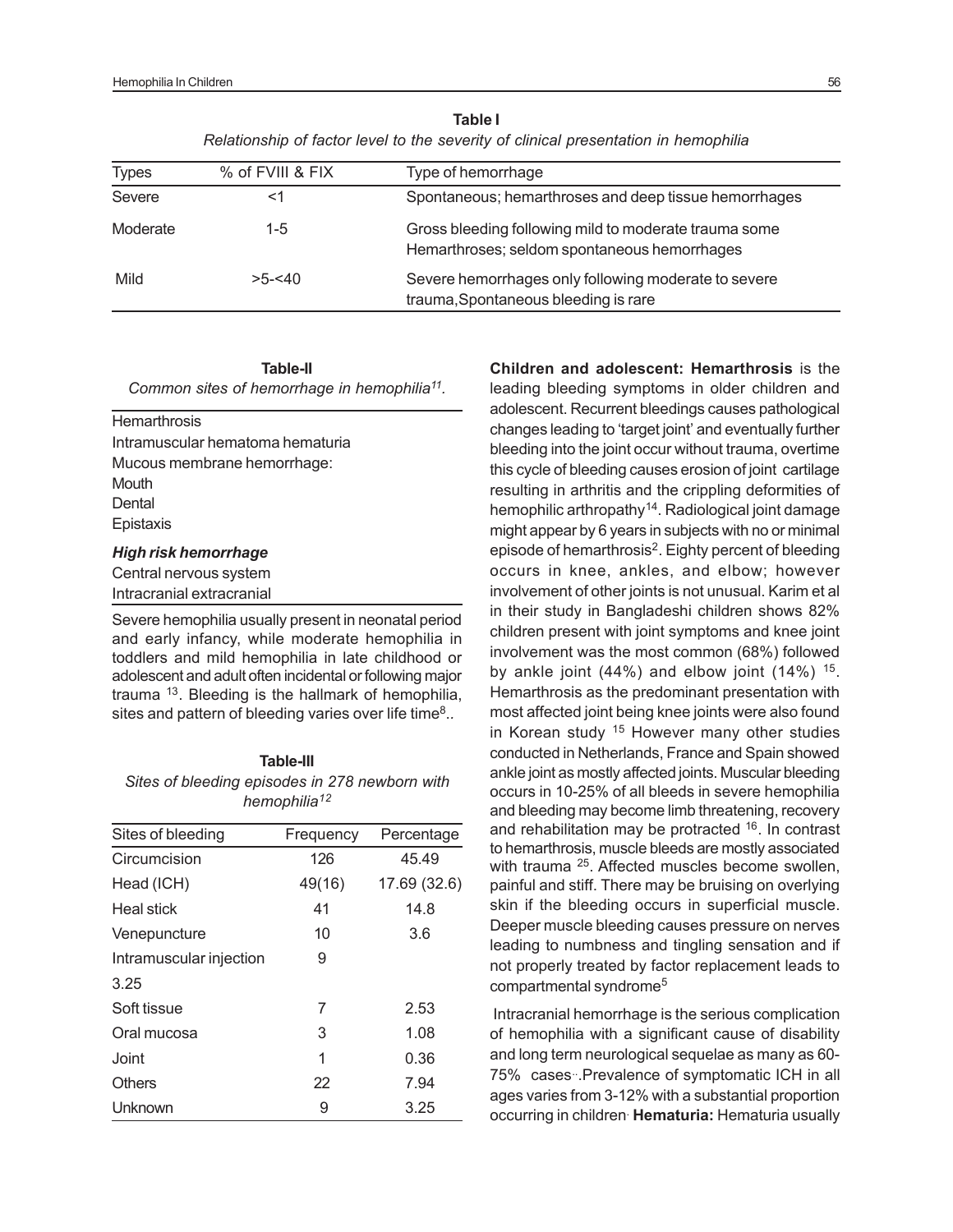results from blow to the flank, renal calculi and rarely, it may be spontaneous and asymptomatic. It is an infrequent occurrence before 12 years of age. Every patient with haemophilia will present at least one episode of haematuria in his lifetime. There is a greater incidence in spring and autumn. In general, haematuria episodes have a short duration and do not cause any severe sequelae, except in patients with high titer inhibitors and in HIV patients with bone marrow hypoplasia <sup>16</sup>.

#### **Diagnosis of hemophilia:**

Arrangement of collection of blood sample from fetal side of placenta should be done if there is possible family history or mother of a male fetus is known or possible carrier. If any newborn /child presents with unusual / prolonged bleeding is subjected for basic screening test.

**Screening tests: Complete blood count remains** normal other than anemia. Bleeding time: remains normal. *Prothrombin time (PT):* also normal in hemophilia. *Activated partial thromboplastin time (APTT):* usually increased by one and half fold to more than 2 fold. Normal hemogram, bleeding time and PT with prolonged APTT leads to the suspicion of hemophilia which warrants specific factor analysis<sup>2</sup>

**Specific study:** Correction study with deficient plasma might identify the types of hemophilia and with normal plasma might suggest presence of inhibitors. Quantitative assay of FVIII, FIX helps in identify the types of hemophilia and its severity. *Molecular genetic testing: a.* Sequence analysis, b. Targeted sequence analysis, c. Deletion and duplication analysis and Linkage analysis for a) Tracking an unidentified mutation, b) Identifying the origin of de novo mutation.

*Carrier detection*: a) Factor assay- usually lower than normal b) DNA analysis- identifies the genetic abnormality.*Antenatal diagnosis*: by collecting sample of chorionic villous (CVS) in 10-12 weeks of pregnancy and amniotic fluid (amniocentesis) in 16-20 weeks of pregnancy for molecular genetic testing<sup>17</sup>.

#### **Management of hemophilia:**

Hemophilia is managed through a combination of education, clotting factor replacement and comprehensive care. Proper exercise and nutrition help control bleeding and maintain health.

Primary aims are- prevention of bleeding and treatment of acute bleeding,Provide comprehensive care by multidisciplinary care team, Home therapy, Attention for psychosocial health and Rehabilitation<sup>18</sup>.

**Treatment of acute bleeding:** Factor replacement and other pharmaceutical therapy.

**Factor replacement**: Replacement therapy is the breakthrough in the treatment of hemophilia which started with **fractionated human plasma (FFP)** in 1930's <sup>19</sup> which reduces mortality. **Cryoprecipitate**, first available in 1960's provide concentrated FVIII (100 unit in 5-15 ml bag). It is also in use in many countries because of its availability and low cost. Unfortunately both the FFP and cryoprecipitate are not heat treated and not recommended for specific therapy as they contain many other factors and they must be kept frozen until use <sup>19</sup>**. FVIII and FIX concentrate** developed during1960's and 1970's, by additional purification technique, provides specific replacement therapy for specific hemophilia. **Recombinant factor VIII** developed in 1984 through sequencing of human factor VIII gene but Only disadvantage is its high cost.

#### **Principles for factor replacement <sup>18</sup>**

- Factor replacement in acute bleeding should be prompt and within 2 hours and if in doubt about the bleeding treatment should be started before assessment is complete.
- Whenever possible specific deficiency should be corrected by specific factors
- Adjuvant therapy can be used to control bleeding in the absence of clotting factor concentrate
- If bleeding does not resolve despite adequate treatment, clotting factor should be assayed and inhibitors should be assayed if the clotting factors level are unexpectedly low.
- Home therapy can be encouraged in case of mild to moderate bleeding.

#### **Table-IV**

*Facts regarding factor replacement are shown in table IV5*

| Facts                            | <b>FVIII</b>    | <b>FIX</b> |
|----------------------------------|-----------------|------------|
| Normal level of activity (%)     | 50-100% 50-100% |            |
| Rise of factor level by infusion | 2%              | $1\%$      |
| of 1 unit                        |                 |            |
| Half life                        | 8-12 hours      | $18 - 24$  |
| hours                            |                 |            |
| Haemostatic level                |                 |            |
| Mild to moderate hemorrhage      | $30 - 50%$      | 25-30%     |
| Severe life threatening          | 100%            | 100%       |
| hemorrhage                       |                 |            |

Calculation of dose of recombinant FVIII and FIX is as follows 13; Dose of FVIII= % desired of factor x Body weight (kg) x 0.5, Dose of FIX= % desired of factor x Body weight (kg) x 1.4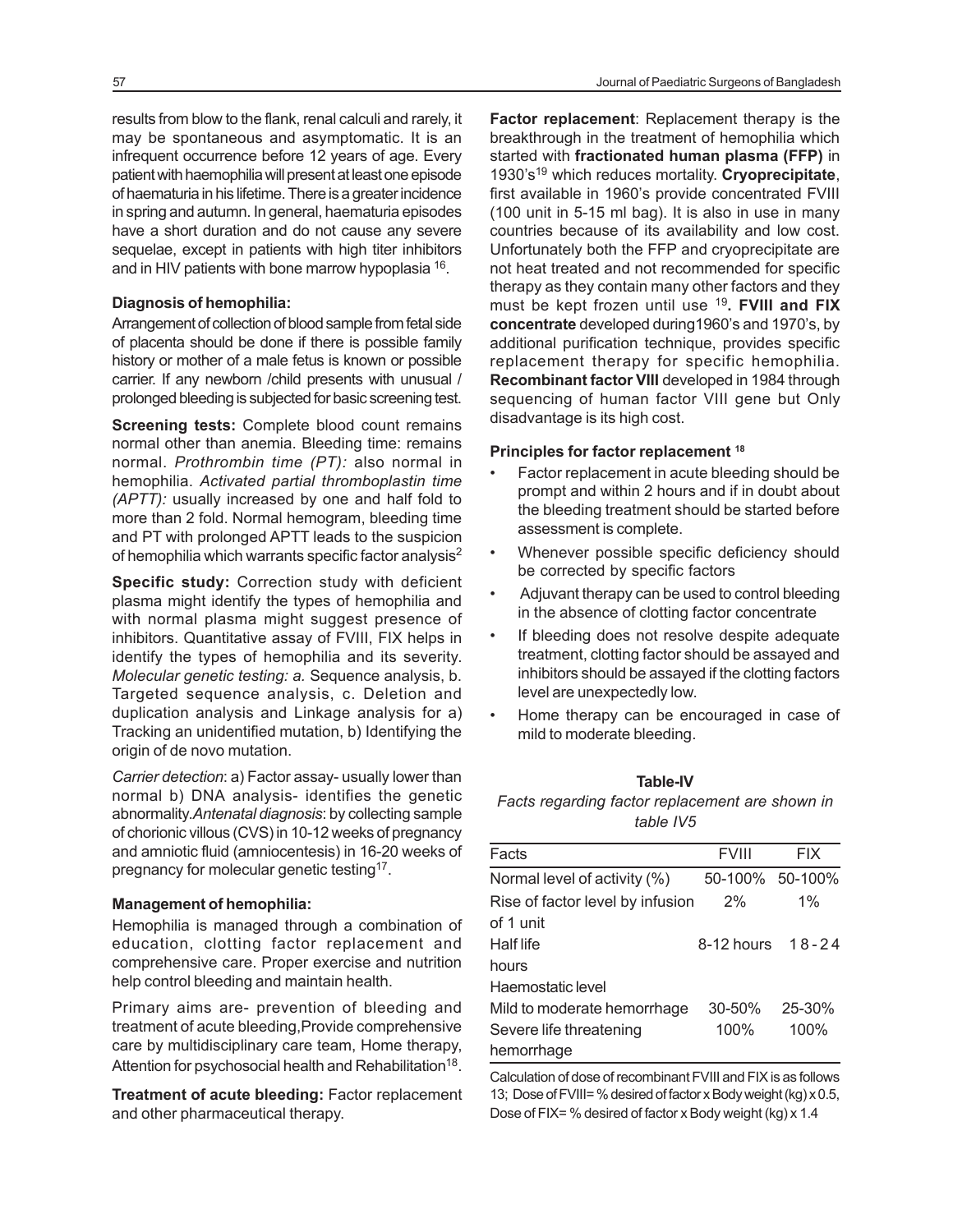# **Table-V**

*Types of products currently in use for replacement are shown in table-V <sup>20</sup>*

# **Hemophilia A**

High purity plasma derived FVIII concentrates Full length recombinant FVIII concentrates b domain deleted recombinant FVIII concentrates

#### **Hemophilia B:**

High purity plasma derived FIX concentrates Recombinant IX concentrates

For effective treatment factor level should be raised to haemostatic level depending upon types of bleeding and should be maintained satisfactorily for a sufficient period of time. However WFH also recommended factor replacement schedule when there is significant resource constraint<sup>22</sup>.

Other pharmaceutical option for treatment of bleeding:

Desmopressin Tranexamic acid Epsilon aminocaproic acid are some alternate option of limited benift.

#### **Surgical management:**

Surgery should be performed in person with hemophilia in a well organized hemophilia care setting with appropriate communication and planning between the medical staffs, surgeons and coagulation technologists. The patient's inhibitor status must be known before hand.Whenever possible, initial bolus dose of desired clotting factors should be followed by continuous infusion of factors. This will prevent hazardously low trough level of clotting factors caused by delay in infusion of follow up doses.<sup>22</sup>.

**Management of inhibitors:** Inhibitors are the alloantibodies develop against infused coagulation

factors occurring mainly in severe hemophilia and commonly in hemophilia A11. Inhibitor development is the most significant complication and remains the biggest challenge in hemophilia care today <sup>21</sup>.Antibodies inactivates the pro coagulant activities of FVIII<sup>5</sup>, and inhibits patients response to replacement

Incidence of inhibitors development is approximately 30% in hemophilia A and 3% in hemophilia B and inhibitors tends to develops early in the course of replacement therapy and develops relatively early in childhood and within 50 exposure to FVIII (median 10-11 exposures) .Debates continue on risk of development of inhibitors. Severity of the disease, genetic factor, family history, non Caucasian is the major risk factors for inhibitor development. Gene deletion, frame shift mutations are the genetic defects plays major role. Inhibitors should be suspected in

any patient who fails to respond clinically to clotting factors, particularly if he has been previously responsive. In this situation, the expected recovery and half-life of the transfused clotting factor are severely diminished and these patients must be subjected for detection of inhibitor. Inhibitors are quantitated using the Bethesda assay and clinically are classified as Low responder <5 Bethesda unit (BU) or high responder e" 5BU5,13. Very low level of 0.08 BU can be detected by using Nijmegen modification of Bethesda methods<sup>23</sup>.

**Low responder inhibitors:** Approximately half of patients with inhibitors are low responders and, of these, approximately half will have transient inhibitors. These patients do not exhibit anamnesis upon repeated exposure to FVIII; 1 BU neutralizes 50% of factor VIII/IX activity. In patient with very low titer inhibitors generally treated with a higher dose of FVIII results in disappearance of inhibitors in some cases, other remains with low titer while other cases becomes high titer inhibitor overtime<sup>4</sup>.

**High responder inhibitors:** Treatment of an acute bleeding by the use of bypassing agents (activated prothrombin complex concentrate [aPCC] and recombinant FVIIa [rVIIa]) and inhibitor eradication is achieved through immune tolerance.

**Life-threatening bleeding:** *If the inhibitor titer is <20 BU:* High-dose continuous infusion of FVIII with the adjustment of dose based on recovery and survival studies. *If a factor VIII level is not attainable or the antibody level is greater than 20 BU:* By-passing agents to initiate hemostasis independent of FVIII, such as treatment with activated prothrombin complex concentrates (aPCC) or rFVIIa. There is no demonstrated difference in the efficacy of either product.

**Immune tolerance induction (ITI):** The goal of ITI is the permanent eradication of inhibitors with restoration of normal pharmacokinetics defined as plasma FVIII recovery >66% and a half life >6 hours determined following a 72 hours FVIII exposure free period. Mechanism of ITI and the best means to achieve tolerance still unknown, despite development of multiple ITI protocol since its inception in the 1970's.

**Prophylactic therapy:** Prophylactic therapy is the regular infusion of exogenous coagulation factors in a person with hemophilia in order to prevent spontaneous bleeding. Prophylactic infusion of factor concentrate of FVIII and FIX is widely accepted as gold standard treatment in children with severe hemophilia. Prophylaxis prevents bleeding and joint destruction and should be the goal to preserve normal musculoskeletal function. The aim of prophylaxis is to convert the severe hemophilia to a milder form by maintaining the trough level of factors essentially >1% of normal<sup>20</sup>..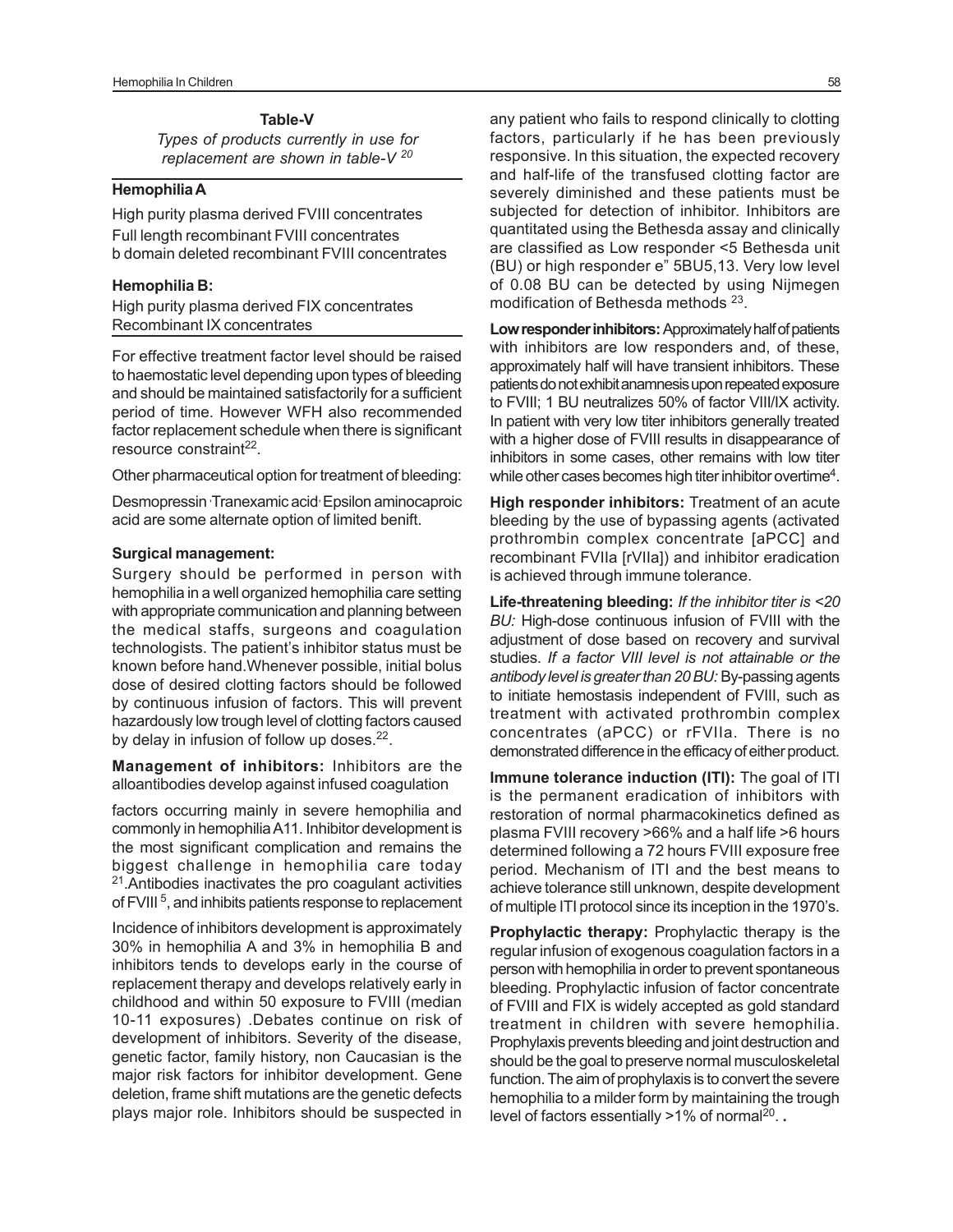| Bonn protocol      | Malmo protocol                                                                                                              | Van Creveld                                         |
|--------------------|-----------------------------------------------------------------------------------------------------------------------------|-----------------------------------------------------|
| fVIII 100 U/kg BID | Immunoadsorption using protein A column<br>if inhibitor titer >10 BU/mL                                                     | Factor VIII 25-50 IU/kg                             |
| FEIBA 100 U/kg BID | Cyclophosphamide 12-15 mg/kg IV daily × 2<br>days then 2-3 mg/kg PO daily $\times$ 8-10 days                                | BID for 1-2 weeks, then<br>25 IU/kg every other day |
|                    | FVIII is given to achieve a 40%-100%<br>fVIII level followed by fVIII infusion every<br>8-12 hours to achieve 30%-80% level |                                                     |
|                    | IVIG 2.5-5 g IV immediately after the first<br>fVIII infusion followed by 0.4 g/kg daily<br>days $4-8$                      |                                                     |

# **Table-VI** *Immune tolerance protocol*

#### **Table-VII**

 *Definitions of factor replacement therapy protocols for prophylaxis 4,5,6*

| <b>Continuous prophylaxis</b> |                                                                                                                                                                                                                                                          |
|-------------------------------|----------------------------------------------------------------------------------------------------------------------------------------------------------------------------------------------------------------------------------------------------------|
| Primary prophylaxis:          | Regular continuous treatment initiated in the absence of documented<br>osteochondral joint disease, determined by physical examination and/or<br>imaging studies, and started before the second clinically evident large<br>joint bleed and age 3 years. |
| Secondary prophylaxis:        | Regular continuous treatment started after 2 or more bleeds into large joints and<br>before the onset of joint disease.                                                                                                                                  |
| Tertiary prophylaxis:         | Regular continuous treatment started after the onset of joint disease.                                                                                                                                                                                   |

# **Intermittent (periodic) prophylaxis**

Treatment given to prevent bleeding for periods not exceeding 45 weeks in a year.**.**

|                        | High dose regimen (Sweden, Germany, UK, Italy) |                                            |
|------------------------|------------------------------------------------|--------------------------------------------|
| Hemophilia A           | 25-40 IU/Kg                                    | Three times weekly or every other day      |
| <b>Escalating dose</b> | 500 IU                                         | once weekly, rapidly increased to twice or |
|                        |                                                | three times weekly on the basis of venous  |
|                        |                                                | access(Sweden)                             |
| Hemophilia B           | 25-40 IU /Kg                                   | Two to three times weekly                  |
|                        | Intermediate dose regimens (The Netherlands)   |                                            |
| Hemophilia A           | 15-25 IU/Kg                                    | Two to three times weekly                  |
| Hemophilia B           | 30-500 IU /Kg                                  | once to twice weekly                       |

# **Table-VIII** *Prophylaxis regimen in hemophilia 5.*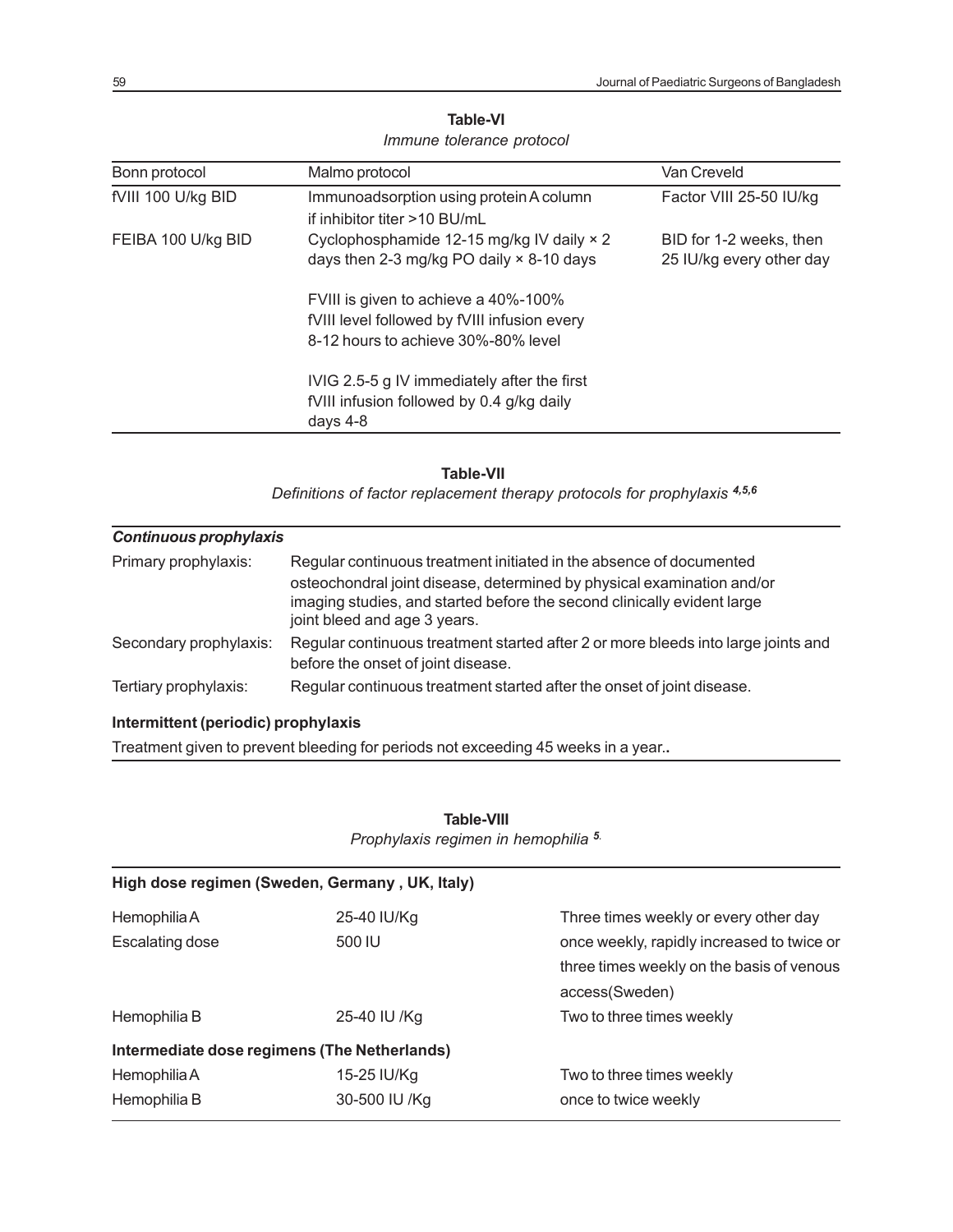#### Hemophilia In Children 60



**Fig. 2:** *Starting primary prophylaxis in patients with haemophilia. Model currently used in Malmo¨*

Although the cost of prophylaxis is very high, cost benefit study showed that the ultimate expenses may not be greater than those for treatment on demand. However, universal implementation of primary prophylaxis in children is challenging in developing countries where only resource for minimal on demand treatment is available<sup>2.</sup>

#### **Comprehensive care:**

Hemophilia care does not consist only of replacement therapy nd hematologic follow-up. The hematologist's clinical and laboratory expertise should be conjugated to other diagnostic and therapeutic facilities for the management of bleeding at various sites, surgery, and chronic complications. The need for a multidisciplinary integrated approach at specialized centers for this rare congenital disease requiring complex management has been recognized since the 1960s. Comprehensive care of hemophilic patients addresses treatment and prevention of bleeding, longterm management of hemophilic arthropathy and other complications of bleeding, management of significant complications of treatment Therefore, the core team at a hemophilia

comprehensive treatment center (HCTC), including hematologists, laboratory staff, nurses, physiotherapists and social workers, should involve the collaboration of several specialists. It should also involve the collaboration of several other allied specialists. Genetic counseling for patients and their

families, and advice about prenatal diagnosis and management of pregnancy and delivery in hemophilia carriers should be offered (Coppola). Comprehensive care model has normalized life for patients with hemophilia in countries of the developed world with a life expectancy is close to healthy persons without the treat of transmission of serious blood-borne infections by concentrates since 1990, and joint disease produced by bleeding episodes is nonexistent in any normal population . Most centers practicing this model of care are based in developed countries and can meet costs for plentiful treatment products through government or insurance-company funding. Unfortunately,hemophiliacs in developing countries are far away to entertain these facilities, where major problems remains regarding diagnosis and treatment .

## **Gene therapy:**

Through the introduction of a functional gene into a target cell, gene therapy aims to restore, modify or enhance cellular functions*.* Hemophiliacs are monogenic disorder and were felt an ideal target for gene therapy because only a small rise in factor concentrations to more than 1–2% of normal would achieve the goals of prophylaxis without regular infusions of concentrate and would ensure a substantial improvement in lifestyle for severe hemophilia<sup>5</sup>. The ultimate target of gene therapy for hemophiliacs A and B would be direct correction of the molecular defect in the mutated gene.

# **Management of hemophilia in developing countries:**

It is estimated that 80% patients live in developing country and nearly 70% of the hemophiliacs are under diagnosed and remained untreated 10. In contrast to the developing countries, where life expectancy of the hemophiliacs is close to normal healthy persons due to improved care and access to the clotting factors, most of the hemophiliacs in developing countries are still facing problem related to uncontrolled bleeds, hemarthroses and poor quality of life  $8, 24$ .

Management of hemophilia in developing countries poses great challenges. Government and family monetary resources are usually inadequate, knowledge and awareness about hemophilia and its management often nonexistent, with often no access to proper diagnostic testing, and therapeutic material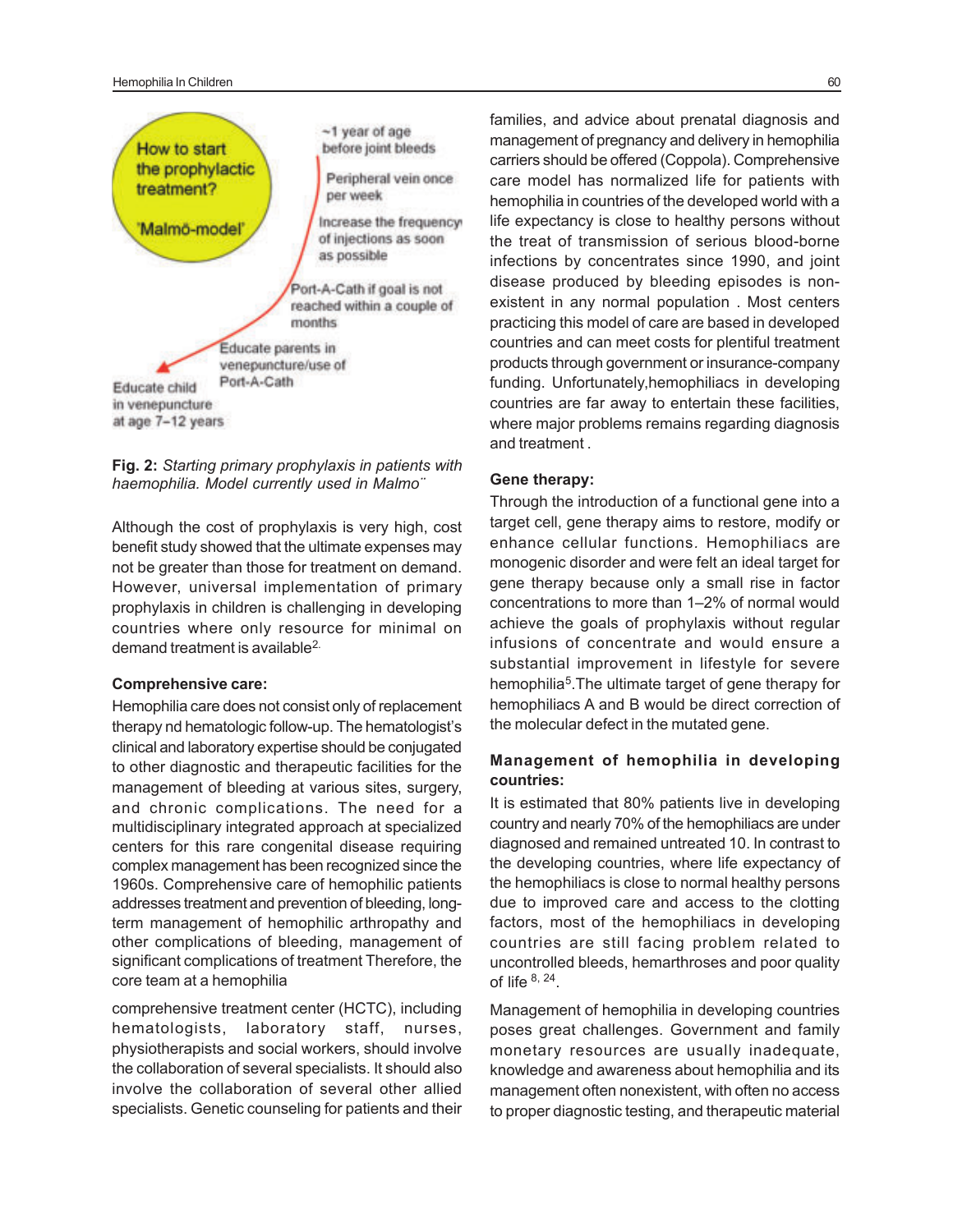is inadequate not only in quantity but in terms of its viral safety. In addition, there are variations in populations with regard to income, education, and motivation levels. It is estimated that less than 5% of the population in developing countries would be able to provide a level of treatment for a hemophiliac son like that available in developed countries . Hemophilia care in developing countries targets with – a. Establishing regional HTCs at suitable place in the country with a goal to provide comprehensive care and making liaison with WFH, b. Capacity building with trained manpower and diagnostic facilities by making regional cooperation with established centers nearby, c. Making provision of adequate supply of factors replacement primarily by using available resources like FFP, cryoprecipitate by strengthening transfusion services and procurement of costly factors depending upon the available fund and encouragement for using of adjuvant modalities of treatment, d. Build up national hemophilia registry for actual identification of the hemophiliacs and e. Awareness about hemophilia and carrier detection with an aim for prevention hemophilia<sup>18</sup>.

**Bangladesh perspectives:** National registry for hemophilia of Bangladesh yet to be developed hence unavailability of reliable data regarding various parameters of the disease. Hemophiliacs are still taken care of by the general physicians and got special care in a handful number of specialized center mostly in the tertiary care hospitals in the capital city. Patients are usually diagnosed only after bleeding episode and some times the episode are serious causing serious consequences. Study on hemophilia is also scarce. Hospital based studies did not report any case detected in newborn period reflecting inadequacy of knowledge and attitude of the treating physician towards hemophilia<sup>25</sup>.

Like many other developing countries, Bangladesh is also lacking in comprehensive care for hemophiliacs. As per report of the annual global survey 2014 by WFH, only three hemophilia treatment centers are existing in Bangladesh <sup>9</sup>. However these centers are not well equipped with diagnostic facilities and adequate trained manpower. Under detection of the hemophiliacs: As there is no geographic, ethnic or racial variation in the incidence of hemophilia, given the prevalence of hemophilia A of 105 per million and of hemophilia B of 28 per million, Bangladesh (population 160 millions) would have 10800

hemophiliacs. But reported cases are only 657 (564 Hemophilia A and 93 hemophilia B) and there is no reported inhibitors. Among the reported cases, only 9 cases are under 5 years of age <sup>4</sup>.

Coagulation factors are not widely available throughout the country and throughout the year. No provision of supply of factors by the government. Only some private pharmacies mainly in the capital city procure by themselves and are selling with high prices. Alternative for factor like fresh frozen plasma, cryoprecipitate are available in a few old government medical college hospitals on demand. Hopefully blood bank facilities are expanding through out the country in government medical college hospitals and these alternative products could be ensured in near future for the poor fellows of hemophilia who can not procure costly factors.

Trained manpower: Shortage of expert and trained manpower for caring hemophilia is also another issue in our country. Good news is that Department of Pediatric Hematology and Oncology has been expanded in eight Medical Colleges with pediatric hematology specialist, where care of regional hemophiliacs might be arranged in near future. Bangladesh Hemophilia society, Hematology society of Bangldesh and Society of Pediatric Hematology of Bangladessh are working for betterment of hemophiliacs.

The role of World Federation of Hemophilia in the management of hemophilia:

The World Federation of Hemophilia (WFH) is a global not-for-profit organization devoted to care of hemophilia and related disorders. It started its journey Founded in 1963 in Montréal. Over the last 52 years; it has grown tremendously and now has 107 National Member Organizations and has been recognized by the World Health Organization. The WFH is working with the mission of to introduce, improve, and maintain care for patients with hemophilia and related disorders. The WFH organizes regular educational workshops on key aspects of hemophilia care. It offers fellowship to approximately 30 healthcare professionals each year that provide funding for a period of study of up to 8 weeks at an International Hemophilia Training Center of their choice. The WFH runs twinning program to help emerging hemophilia treatment centers to develop partnerships with wellestablished centers. As the ultimate goal of the WFH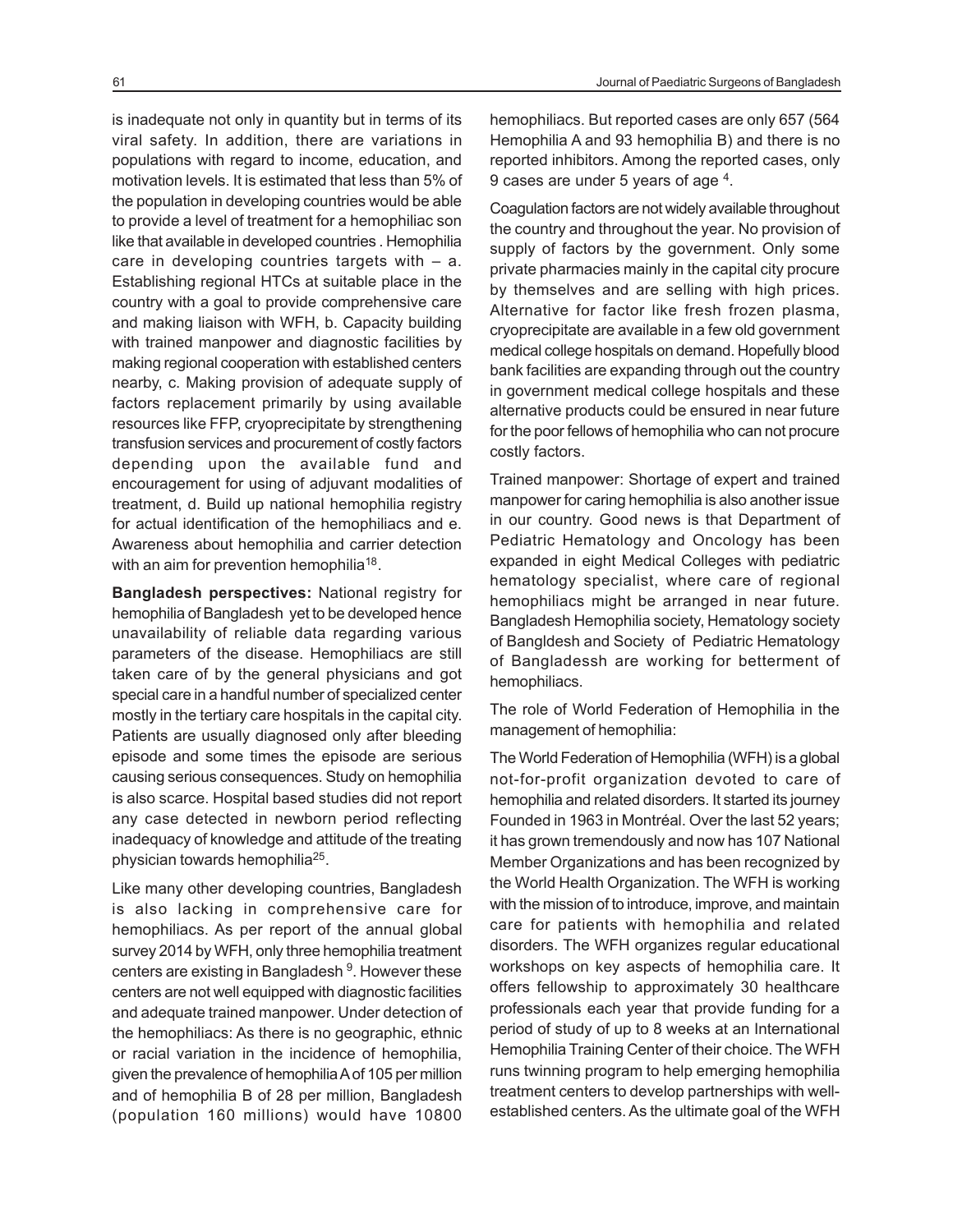is to promote sustainable hemophilia treatment in developing countries, donations of concentrate are regularly made through the Humanitarian Aid program. WFH also publishes several useful publications, such as the WFH register of coagulation factor on management of hemophilia, Report of the annual global surveys on a regular basis <sup>25</sup>.

## **Future prospects:**

Recombinant DNA technology and protein engineering are creating hope. Technological advances to improve the half-life of recombinant clotting factors for hemophilia replacement therapy is closer to reality. Other major aspects of research and development in pipeline toward the new therapeutic agents for hemophilia are: (1) lower cost factor concentrates, (2) non-protein therapies, (2) novel bypassing agents for hemostatic control of inhibitors.20,25.

# **Conclusion:**

Hemophilia A (deficiency in factor [F] VIII) and hemophilia B (deficiency in FIX) are the most common serious congenital coagulation factor deficiencies. Vast majority of hemophiliacs, living in developing countries with poor to nonexistent services of hemophilia care, are facing the problem of bleeding along with its complications and poor quality of life. WFH with its mission and vision is trying to minimize the gap through expanding its different program. However successful management of the hemophiliacs in developing countries will largely depend primarily on the attitude of the participating countries. With the success of gene therapy and availability of the new bioengineered products the prospect of the hemophiliacs will be brighter in near future.

#### **References**

- 1. Berntrop E et al. Management of bleeding disorders in children Haemophilia 2012; 18 : 15– 23
- 2. Zimmerman B, Leonard A. Valentino. Hemophilia in Review*.* Pediatrics in Revie*w* 2013; 34; 289
- 3. Shaha MM, Ullah SMJ, Mondol DK, Bakar MA, Bhuiya JH, Hemophilia: An Update. J Bangladesh Coll Phys Surg 2007; 25:29-37.
- 4. World Federation of Hemophilia Annual Global Survey 2014. Available at ww.wfh.org/2/docs/ Publications/2014\_Global\_Survey\_Report.pdf. accessdate 17/03/2016
- 5. Mannucci PM, Tuddenham EGD. The Hemophilias-from royal gene to gene therapy.N Eng J Med 2001; 344:1773-79.
- 6. Sharathkumar A, Pipe S. Bleeding Disorders. Pediatrics in Review. 2008;29(4):121-30
- 7. Kulkarni R, Soucie JM.Pediatric Hemophilia: A Review. Semin Throm Hemost2011;37:737-44
- 8. Manony BO, Black C. Expanding hemophilia care in developing countries. Semin Throm Hemost 2005;31:561-68
- 9. Karim MA, Jamal CY. A Review on Hemophilia in Children. BangladeshJ Child Health 2013; VOL 37 (1) : 27-40
- 10. Antonio Coppolaet al. Treatment of hemophilia: a review of current advances and ongoing issues. Journal of Blood Medicine 2010:1 183–195
- 11. Lanzkowsky P. Hemostatic disorders. In: manual of Pediatric Hematology and Oncology, 5<sup>th</sup> edition, Elsevier, 2011. 378-418
- 12. Kenet G, Chan AKC, Souchi JM, Kulnarni R. Bleeding Disorders in Neonates. Haemophilia. 2010; 16:168-74
- 13. Stieltjes N, Calvez T, Demiguel V, Claeyssens S, Coatmelec B, Chambost H et al. French ICH Study Group. Intracranial haemorrhages in French haemophilia patients (1991-2001): clinical presentation, management and prognosis factors for death. Haemophilia 2005; 11: 452–58.
- 14. Bell B, Canty D, Audet M. Hemophilia: An updated review. Pediatrics in Review1995;16: 290-98
- 15. Kim KY, Yang CH, Cho MJ, Lee M. Comprehensive clinical and statistical analysis of hemophilia in Korea 1988. J Korean Med Sc; 3:107-14.
- 16. Beyer R, Ingerslev J, Sorensen B. Current practice in the management of muscle hematomasi patients with severe hemophilia. Haemophilia 2010; 16: 926-31
- 17 Revel-Vilk S. Clinical and laboratory assessment of bleeding pediatric patients. Semin Throm Hemost. 2011; 37: 756-62.
- 18. Srivastava A, Brewer AK, Mauser-Bunschoten EP, Keys NS, KItchen S, Llinas A, Ludlam CA et al. WFH guidelines for the managemant of hemophilia. Haemophilia 2013:e1-e47